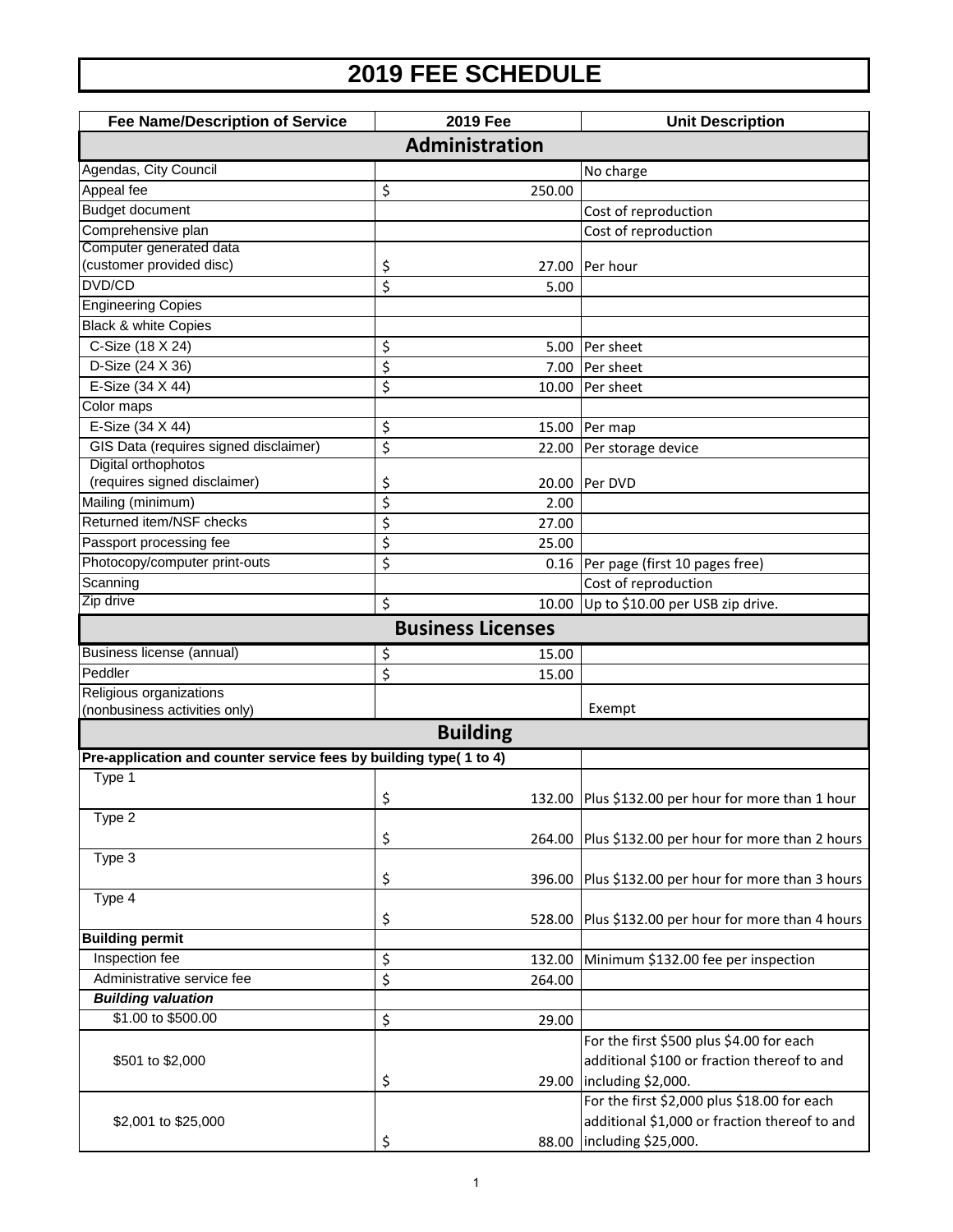|                                               |                  |                                    | For the first \$25,000 plus \$12.00 for each     |
|-----------------------------------------------|------------------|------------------------------------|--------------------------------------------------|
| \$25,001 to \$50,000                          |                  |                                    | additional \$1,000 or fraction thereof to and    |
|                                               | \$               |                                    | 490.00 lincluding \$50,000.                      |
|                                               |                  |                                    | For the first \$50,000 plus \$9.00 for each      |
| \$50,001 to \$100,000                         |                  |                                    | additional \$1,000 or fraction thereof to and    |
|                                               | \$               |                                    | 805.00 including \$100,000.                      |
|                                               |                  |                                    | For the first \$100,000 plus \$7.00 for each     |
| \$100,001 to 500,000                          |                  |                                    | additional \$1,000 or fraction thereof to and    |
|                                               | \$               |                                    | 1,244.00  including \$500,000.                   |
|                                               |                  |                                    | For the first \$500,000 plus \$5.00 for each     |
| \$500,001 to \$1,000,000                      |                  |                                    | additional \$1,000 or fraction thereof to and    |
|                                               | \$               |                                    | 4,049.00   including \$1,000,000.                |
|                                               |                  |                                    |                                                  |
| \$1,000,001 and up                            |                  |                                    | For the first \$1,000,000 plus \$4.00 for each   |
|                                               | \$               |                                    | 7,016.00 additional \$1,000 or fraction thereof. |
|                                               |                  |                                    |                                                  |
|                                               |                  | <b>Building - Plan Review Fees</b> |                                                  |
| Initial plan review fee                       |                  |                                    | \$132.00 minimum. Actual fee is 65% of the       |
| (covers first review and 1 re-check)          | \$               |                                    | 132.00 building permit fee.                      |
| Resubmittal after plans checked & approved    |                  |                                    | \$132.00 minimum. Actual fee is 65% of the       |
|                                               | \$               |                                    | 132.00 building permit fee.                      |
| Additional reviews after 1 re-check           |                  |                                    | Per hour (1 hour minimum) Double for             |
|                                               | \$               |                                    | 132.00 repeated re-inspections.                  |
| Expedited review fee                          |                  |                                    | Double the plan review fee.                      |
| <b>Consultant fees</b>                        |                  |                                    | Cost of service.                                 |
| Legal review fees                             |                  |                                    | Cost of service.                                 |
| Certificates of occupancy (when not part of a |                  |                                    |                                                  |
| current building permit)                      | \$               | 264.00                             |                                                  |
| Condominium conversion plans/inspections      | $\overline{\xi}$ | 396.00                             | Plus \$132.00 per hour after 1 hour              |
| Demolition permit                             | \$               | 198.00                             | Plus a \$500.00 site bond.                       |
| Re-roof permit                                | \$               | 198.00                             |                                                  |
| <b>Energy Code</b>                            |                  |                                    |                                                  |
| Residential remodel/addition                  | \$               | 67.00                              |                                                  |
| New single family                             | \$               | 93.00                              |                                                  |
| Tenant improvement                            |                  |                                    |                                                  |
| 0 to 10,000 square feet                       | \$               | 67.00                              |                                                  |
| 10,001 and up                                 | \$               | 93.00                              |                                                  |
| Multi-family per building                     | \$               | 134.00                             |                                                  |
| New commercial                                | \$               | 122.00                             |                                                  |
| Commercial addition                           | \$               | 93.00                              |                                                  |
| <b>Miscellaneous Building Fees</b>            |                  |                                    |                                                  |
| Re-Inspection fee when not ready and/or       |                  |                                    | Per hour (1 hour minimum) Double for             |
| repeated inspections are required             | \$               |                                    | 132.00 repeated re-inspections.                  |
| Inspections with no specific fee              | $\overline{\xi}$ | 132.00                             | Per hour (1 hour minimum)                        |
| Inspections outside normal work hours         |                  |                                    |                                                  |
| (2 hour minimum charge)                       | \$               | 396.00                             | Plus \$198.00/hour after 2 hours.                |
| <b>House Moving</b>                           |                  |                                    |                                                  |
| Class 1 and 2                                 |                  |                                    |                                                  |
| Moving permit                                 | \$               | 79.00                              |                                                  |
| Inspection fee                                | \$               | 198.00                             |                                                  |
| Hourly fee after first hour                   | \$               | 132.00                             | Per hour.                                        |
| Moved into city from outside                  | \$               | 0.50                               | Per mile.                                        |
| Class $3$ and $4$ – moving permit             | \$               | 79.00                              |                                                  |
| Cash deposit or corporate surety              |                  |                                    | Or such greater amount as the building           |
| bond                                          | \$               | 10,000.00                          | official deems necessary.                        |
|                                               |                  |                                    |                                                  |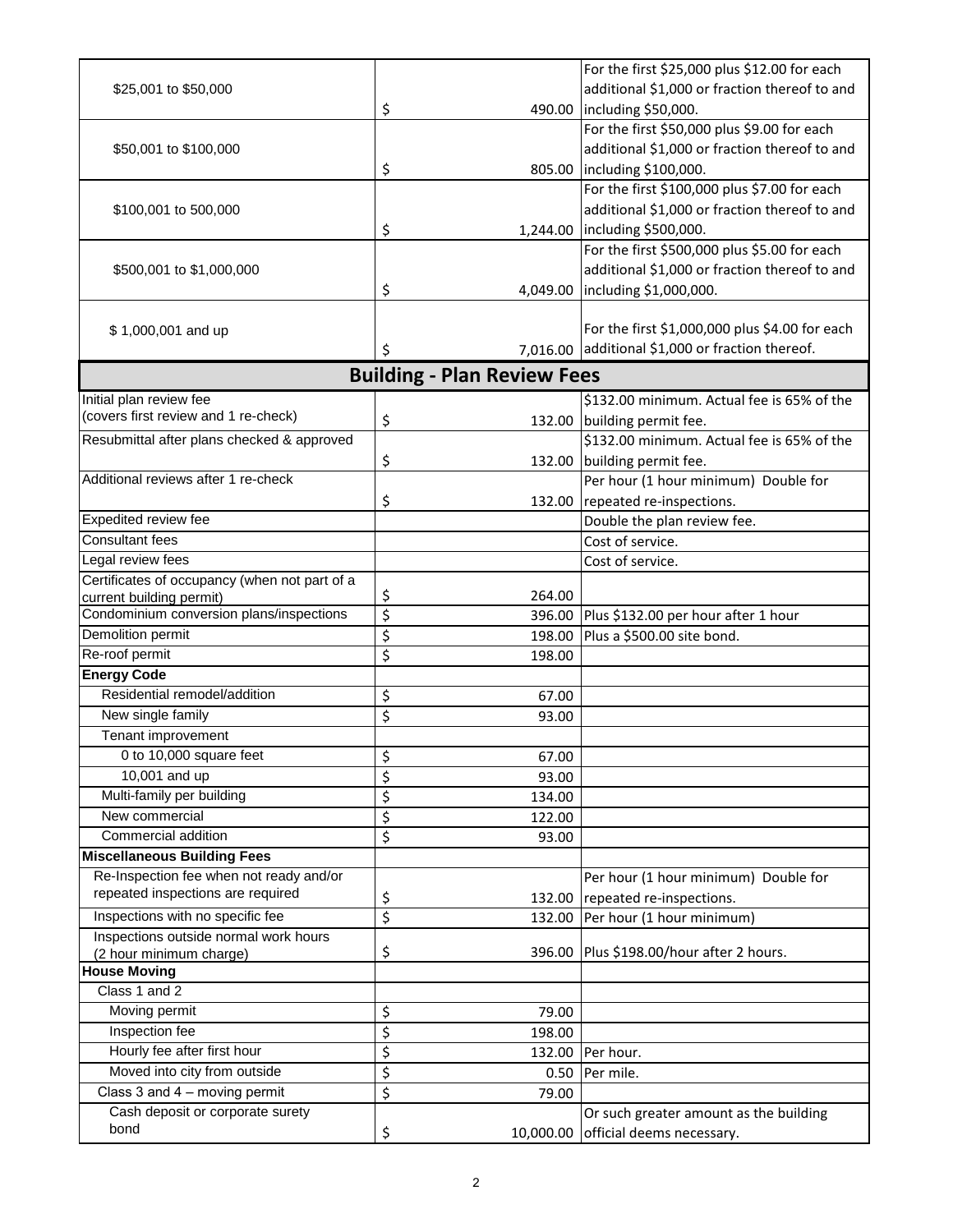| A public liability insurance policy                           |                                  | Providing \$250,000.00 or greater as the      |
|---------------------------------------------------------------|----------------------------------|-----------------------------------------------|
|                                                               |                                  | building official deems necessary.            |
| Minimum housing inspection fee                                | \$<br>198.00                     | Plus \$132.00 per hour after 1 hour           |
| Mobile home location inspection                               |                                  |                                               |
| Mobile home permit inspection                                 | \$<br>347.00                     |                                               |
| Temporary mobile home                                         | \$<br>277.00                     |                                               |
| Sign fees                                                     |                                  |                                               |
| Political signs                                               | \$<br>10.00                      | Per sign not removed within time limit        |
| Signs requiring building permit, plan review,                 |                                  |                                               |
| and inspection                                                | \$<br>463.00                     |                                               |
| Signs requiring planning review only (no                      |                                  |                                               |
| building inspections)                                         | \$<br>198.00                     |                                               |
| <b>Special inspections</b>                                    |                                  |                                               |
| Fire, wind, flood damage,<br>earthquake and other disasters   | \$                               | 132.00 Plus \$132.00 per hour.                |
| Temporary tents/canopies/air structures                       |                                  |                                               |
| Plan check                                                    | \$<br>132.00                     | Per hour.                                     |
| Basic permit (inspection fee)                                 | \$<br>132.00                     |                                               |
| Work performed without permit (penalty fee)                   |                                  | Up to an amount equal to the building,        |
| (See SMC16.20.355)                                            |                                  | plumbing or mechanical permit fee.            |
| Investigative fee                                             | \$<br>198.00                     | Plus \$132.00 per hour after the first hour.  |
| WSBCC surcharge-residential building                          |                                  |                                               |
| permits                                                       |                                  | Per building permit issued plus an additional |
|                                                               |                                  | surcharge of \$2.00 for each residential unit |
|                                                               | \$                               | 6.50 after the first unit.                    |
| WSBCC surcharge-commercial building                           |                                  | Per building permit issued plus an additional |
| permits                                                       |                                  | surcharge of \$2.00 for each residential unit |
|                                                               | \$<br>25.00                      | after the first unit.                         |
|                                                               | <b>Electric Vehicle Charging</b> |                                               |
|                                                               |                                  |                                               |
| Hourly fee - up to 6 hours (\$1.00 minimum)                   | 1.00                             | Per hour                                      |
| Hourly fee - over 6 hours                                     | \$<br>\$<br>2.00                 | Per hour                                      |
|                                                               |                                  |                                               |
|                                                               | <b>Fire Code Fees</b>            |                                               |
| <b>Fire Code Fees</b>                                         |                                  |                                               |
| Fire code permits                                             |                                  |                                               |
| Fireworks                                                     | \$<br>132.00                     |                                               |
| <b>Bond</b>                                                   |                                  | As required by RCW 70.77.285                  |
| Fire alarm systems                                            |                                  |                                               |
| Tenant Improvement:                                           |                                  |                                               |
| 1 to 10 devices-inspection                                    | \$<br>99.00                      | Plus \$132.00 for each inspection > 3         |
| 1 to 10 devices-plan review                                   | \$<br>132.00                     |                                               |
| 11 to 20 devices-inspection                                   | \$<br>132.00                     | Plus \$132.00 for each inspection > 3         |
| 11 to 20 devices-plan review                                  | \$<br>198.00                     |                                               |
| 21 to 40 devices-inspection                                   | \$<br>132.00                     | Plus \$132.00 for each inspection > 3         |
| 21 to 40 devices-plan review                                  | \$<br>231.00                     |                                               |
| 41 to 100 devices-inspection                                  | \$<br>198.00                     | Plus \$132.00 for each inspection > 3         |
| 41 to 100 devices-plan review                                 | \$<br>264.00                     |                                               |
| >100 devices-inspection                                       | \$<br>198.00                     | Plus \$132.00 for each inspection > 3         |
|                                                               |                                  | Plus \$6.00 for each additional device over   |
| >100 devices-plan review                                      | \$<br>264.00                     | 100                                           |
| New System:                                                   |                                  |                                               |
| 1 to 25 devices-inspection                                    | \$<br>99.00                      | Plus \$132.00 for each inspection > 3         |
| 1 to 25 devices-plan review                                   | \$<br>132.00                     |                                               |
| 26 to 50 devices-inspection                                   | \$<br>132.00                     | Plus \$132.00 for each inspection > 3         |
| 26 to 50 devices-plan review                                  | \$<br>198.00                     |                                               |
| 51 to 100 devices-inspection<br>51 to 100 devices-plan review | \$<br>198.00<br>\$<br>330.00     | Plus \$132.00 for each inspection > 3         |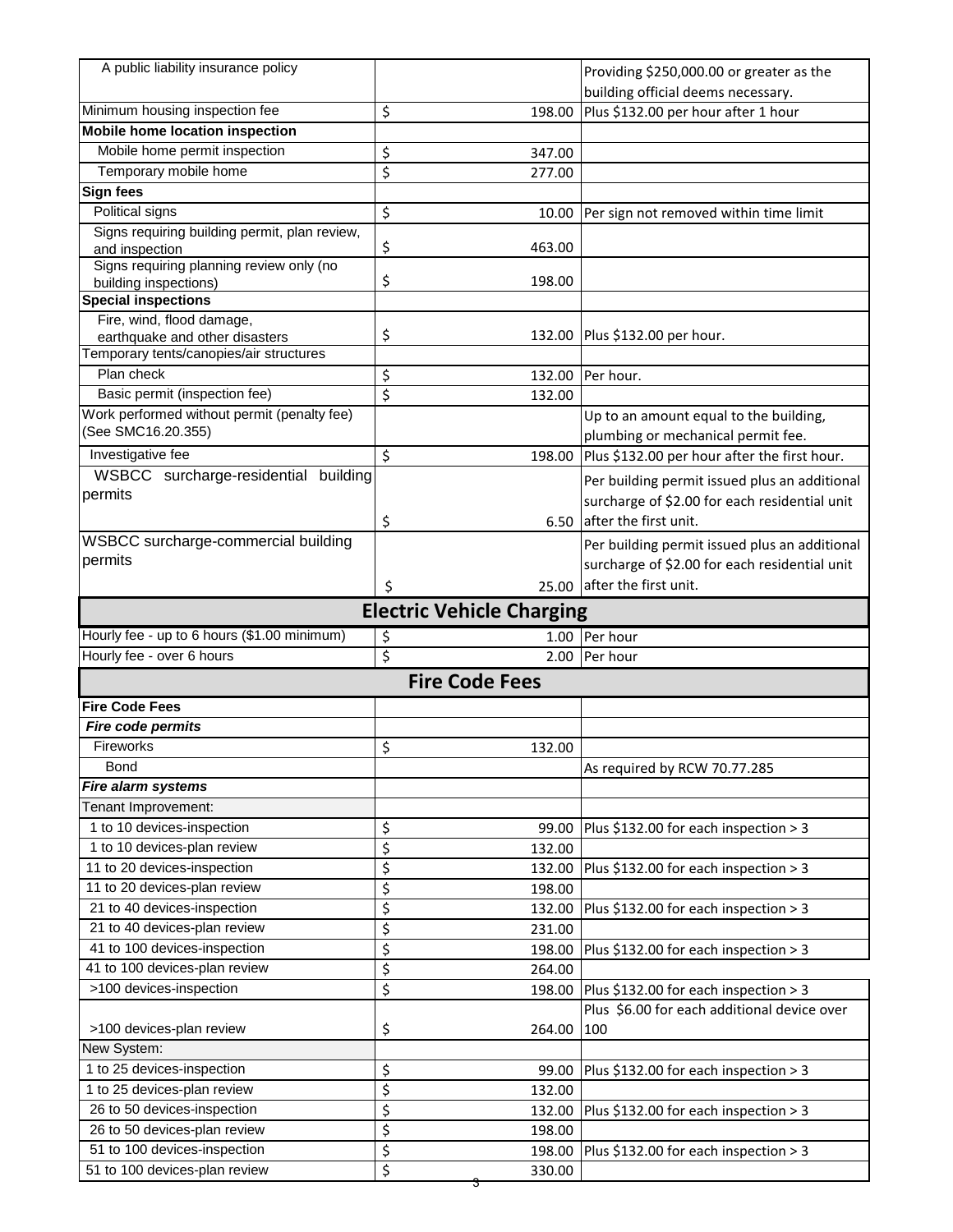| >100 devices-inspection                                                                         | \$                       |            | 198.00 Plus \$132.00 for each inspection > 3 |
|-------------------------------------------------------------------------------------------------|--------------------------|------------|----------------------------------------------|
|                                                                                                 |                          |            | Plus \$6.00 for each additional device over  |
| >100 devices-plan review                                                                        | \$                       | 330.00     | 1100                                         |
| In addition to the device fees shown above, the following charges apply                         |                          |            |                                              |
| FACP-inspection                                                                                 | \$                       | 33.00      | Plus \$132.00 for each inspection > 3        |
| FACP-plan review                                                                                | \$                       | 198.00     |                                              |
| Transmitter-inspection                                                                          | \$                       | 33.00      | Plus \$132.00 for each inspection > 3        |
| Transmitter-plan review                                                                         | \$                       | 132.00     |                                              |
| Power sub panel-inspection                                                                      | \$                       |            |                                              |
| Power sub panel-plan review                                                                     | \$                       | 66.00      |                                              |
|                                                                                                 |                          |            |                                              |
| Over the counter permit inspection fee-10<br>device maximum                                     |                          |            |                                              |
| <b>Sprinkler systems</b>                                                                        | \$                       |            | 132.00 Plus \$132.00 for each inspection > 3 |
| Tenant Improvement:                                                                             |                          |            |                                              |
|                                                                                                 |                          |            |                                              |
| 1 to 10 devices-inspection                                                                      | \$                       | 66.00      | Plus \$132.00 for each inspection > 3        |
| 1 to 10 devices-plan review                                                                     | \$                       | 66.00      |                                              |
| 11 to 30 devices-inspection                                                                     | $\overline{\mathcal{L}}$ | 99.00      | Plus \$132.00 for each inspection > 3        |
| 11 to 30 devices-plan review                                                                    | \$                       | 132.00     |                                              |
| 31 to 50 devices-inspection                                                                     | \$                       | 99.00      | Plus \$132.00 for each inspection > 3        |
| 31 to 50 devices-plan review                                                                    | $\overline{\mathcal{L}}$ | 198.00     |                                              |
| 51 to 100 devices-inspection                                                                    | \$                       | 132.00     | Plus \$132.00 for each inspection > 3        |
| 51 to 100 devices-plan review                                                                   | \$                       | 264.00     |                                              |
| >100 devices-inspection                                                                         | \$                       | 132.00     | Plus \$132.00 for each inspection > 3        |
|                                                                                                 |                          |            | Plus \$6.00 for each additional device over  |
| >100 devices-plan review                                                                        | \$                       | 264.00     | 100                                          |
| New System:                                                                                     |                          |            |                                              |
| 1 to 40 devices-inspection                                                                      | \$                       | 99.00      | Plus \$132.00 for each inspection > 3        |
| 1 to 40 devices-plan review                                                                     | $\overline{\mathcal{L}}$ | 528.00     |                                              |
| 41 to 100 devices-inspection                                                                    | \$                       | 132.00     | Plus \$132.00 for each inspection > 3        |
| 41 to 100 devices-plan review                                                                   | \$                       | 594.00     |                                              |
| 101 to 300 devices-inspection                                                                   | \$                       | 198.00     | Plus \$132.00 for each inspection > 3        |
| 101 to 300 devices-plan review                                                                  | \$                       | 528.00     |                                              |
| >300 devices-inspection                                                                         | \$                       | 264.00     | Plus \$132.00 for each inspection > 3        |
|                                                                                                 |                          |            | Plus \$6.00 for each additional device over  |
| >300 devices-plan review                                                                        | \$                       | 528.00 100 |                                              |
| 13D Fire Sprinkler System:                                                                      |                          |            |                                              |
| 1 to 40 devices-inspection                                                                      | \$                       | 99.00      | Plus \$132.00 for each inspection > 3        |
| 1 to 40 devices-plan review                                                                     | \$                       | 264.00     |                                              |
| >40 devices-inspection                                                                          | $\overline{\mathcal{L}}$ | 132.00     | Plus \$132.00 for each inspection > 3        |
| >40 devices-plan review                                                                         | \$                       | 396.00     |                                              |
| Other Components:                                                                               |                          |            |                                              |
| Per supply installed by fire sprinkler contractor                                               |                          |            |                                              |
| (includes 1 post/wall indicator valve and 1 fire                                                |                          |            |                                              |
| department connection)-plan review only, no                                                     |                          |            |                                              |
| inspection charge                                                                               | \$                       | 33.00      |                                              |
| Per supply installed by other than fire sprinkler<br>contractor-plan review only, no inspection |                          |            |                                              |
| charge                                                                                          | \$                       | 132.00     |                                              |
| Per riser (each interior zone supply)-review                                                    |                          |            |                                              |
| only, no inspection charge.                                                                     | \$                       | 33.00      |                                              |
| Per standpipe (FDC supply inlet and                                                             |                          |            |                                              |
| associated outlets)-inspection                                                                  | \$                       | 132.00     | Plus \$132.00 for each inspection > 3        |
| Per standpipe (FDC supply inlet and                                                             |                          |            |                                              |
| associated outlets)-plan review                                                                 | \$                       | 396.00     |                                              |
| Fire pump-inspection                                                                            | \$                       | 132.00     | Plus \$132.00 for each inspection > 3        |
| Fire pump-plan review                                                                           | \$                       | 594.00     |                                              |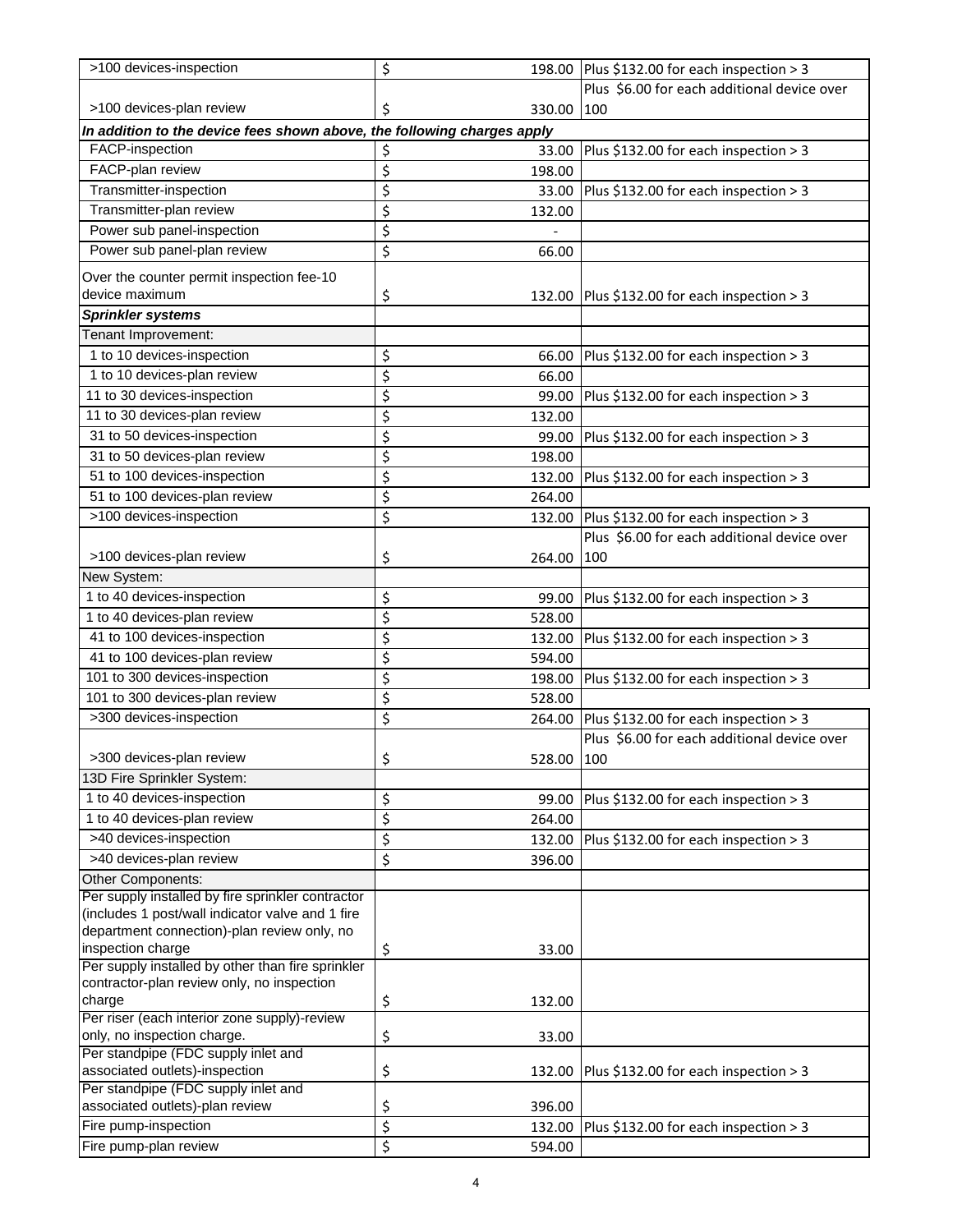| Over the counter permit inspection fee-25 head                                                                        |                        |                                                 |
|-----------------------------------------------------------------------------------------------------------------------|------------------------|-------------------------------------------------|
| maximum                                                                                                               | \$                     | 132.00 Plus \$132.00 for each inspection > 3    |
| Fire Extinguishing Systems:                                                                                           |                        |                                                 |
| Full systems (including piping, nozzles and                                                                           |                        |                                                 |
| releasing panel)-inspection                                                                                           | \$<br>66.00            | Plus \$132.00 for each inspection > 3           |
| Full systems (including piping, nozzles and                                                                           |                        |                                                 |
| releasing panel)-plan review                                                                                          | \$<br>297.00           |                                                 |
| Tenant improvement or system modification                                                                             |                        |                                                 |
| (nozzle change/move)-inspection                                                                                       | \$<br>66.00            | Plus \$132.00 for each inspection > 3           |
| Tenant improvement or system modification                                                                             |                        |                                                 |
| (nozzle change/move)-plan check                                                                                       | \$<br>132.00           |                                                 |
| Temporary membrane structures, tents and                                                                              |                        |                                                 |
| canopies-inspection                                                                                                   | \$<br>99.00            | Plus \$132.00 for each inspection > 3           |
| Temporary membrane structures, tents and                                                                              |                        |                                                 |
| canopies-plan review                                                                                                  | \$<br>99.00            |                                                 |
| Flammable/combustible liquid storage tank                                                                             |                        |                                                 |
| installation/removal-inspection                                                                                       | \$<br>66.00            | Plus \$132.00 for each inspection > 3           |
| Flammable/combustible liquid storage tank                                                                             |                        |                                                 |
| installation/removal-plan review                                                                                      | \$<br>198.00           |                                                 |
| Fire Flow and Fire Access Review                                                                                      |                        |                                                 |
| plan review                                                                                                           | \$<br>132.00           |                                                 |
| Commercial building (greater than 5,000 sq. ft.)-                                                                     |                        |                                                 |
| plan review                                                                                                           | \$<br>198.00           |                                                 |
| Single family residence                                                                                               | \$<br>132.00           |                                                 |
| Subdivisions                                                                                                          | \$<br>198.00           |                                                 |
|                                                                                                                       | <b>Impact Fees</b>     |                                                 |
| Park impact fees                                                                                                      |                        | Per SMC 14A.20                                  |
| Road impact fees                                                                                                      |                        |                                                 |
| School impact fees                                                                                                    |                        | Per SMC 14A.15.110                              |
| - Lake Washington School District                                                                                     |                        |                                                 |
| - Issaquah School District                                                                                            |                        | Adopted by ordinance. See current               |
| - Snoqualmie Valley School District                                                                                   |                        | ordinance for fees.                             |
| School impact administration fee                                                                                      | \$<br>132.00           |                                                 |
|                                                                                                                       | <b>Electrical Fees</b> |                                                 |
|                                                                                                                       |                        |                                                 |
| New one and two-family dwelling construction                                                                          |                        |                                                 |
|                                                                                                                       |                        | 10% of the building permit fee. (Determined     |
|                                                                                                                       |                        | by the building valuation table).               |
| Electrical counter service fee                                                                                        | \$<br>132.00           |                                                 |
| Electrical plan review fee                                                                                            |                        | 20% of the electrical permit fee. (Paid at      |
|                                                                                                                       |                        | time of submittal).                             |
| <b>TABLE I</b>                                                                                                        |                        |                                                 |
| Electrical permit fees (based on valuation) For all multi-family, all mixed-use, all non-residential construction and |                        |                                                 |
| remodels/additions to one and two-family dwellings:                                                                   |                        |                                                 |
| Up to \$250                                                                                                           | \$<br>59.00            |                                                 |
| \$251 to \$2,000                                                                                                      |                        | For the first \$250.00 plus \$10.00 for each    |
|                                                                                                                       |                        | additional \$100.00 or fraction thereof to and  |
|                                                                                                                       | \$<br>59.00            | including \$2,000.00.                           |
| \$2,001 to \$25,000                                                                                                   |                        | For the first \$2,000.00 plus \$25.00 for each  |
|                                                                                                                       |                        |                                                 |
|                                                                                                                       |                        | additional \$1,000.00 or fraction thereof to    |
|                                                                                                                       | \$<br>234.00           | and including \$25,000.00.                      |
| \$25,001 to \$50,000                                                                                                  |                        | For the first \$25,000.00 plus \$20.00 for each |
|                                                                                                                       |                        | additional \$1,000.00 or fraction thereof to    |
|                                                                                                                       | \$<br>732.00           | and including \$50,000.00.                      |
| \$50,001 to \$100,000                                                                                                 |                        | For the first \$50,000.00 plus \$13.00 for each |
|                                                                                                                       |                        | additional \$1,000.00 or fraction thereof to    |
|                                                                                                                       | \$                     | 1,215.00 and including \$100,000.00.            |
|                                                                                                                       |                        |                                                 |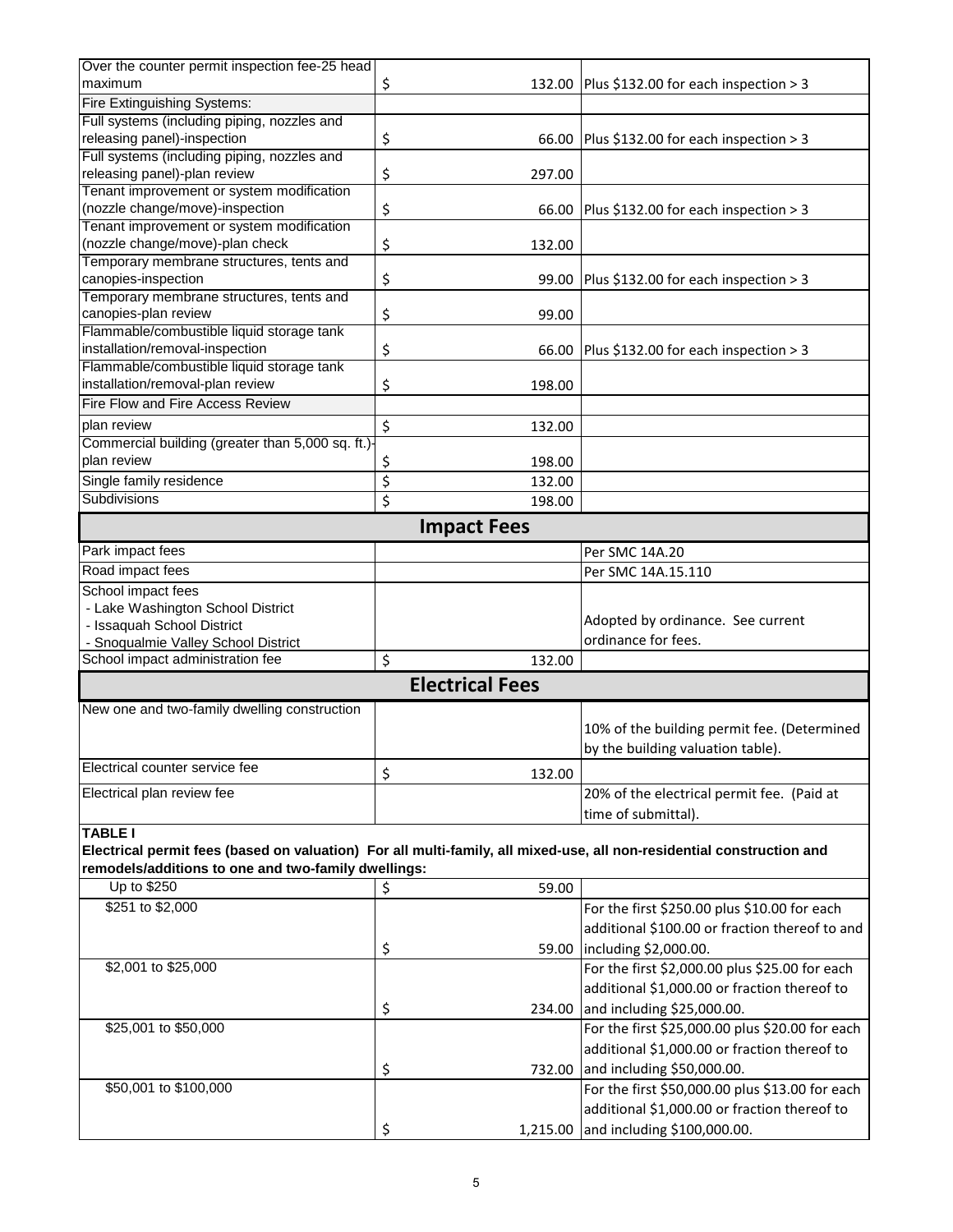| \$100,001 and up                                                                                                                       |                                | For the first \$100,000.00 plus \$12.00 for      |
|----------------------------------------------------------------------------------------------------------------------------------------|--------------------------------|--------------------------------------------------|
|                                                                                                                                        |                                | each additional \$1,000.00 or fraction           |
|                                                                                                                                        | \$<br>1,873.00                 | thereof.                                         |
| <b>TABLE II</b>                                                                                                                        |                                |                                                  |
| Electrical permit fees (based on valuation) For limited/low voltage electrical for security, T-stat, telephone, and<br>computer wiring |                                |                                                  |
| Up to \$2,000                                                                                                                          | \$<br>59.00                    |                                                  |
| \$2,001 to \$25,000                                                                                                                    |                                |                                                  |
|                                                                                                                                        |                                | (For the first \$2,000.00 plus \$25.00 for each  |
|                                                                                                                                        | \$<br>213.00                   | additional \$1,000 or fraction thereof) X 25%.   |
| \$25,001 to \$50,000                                                                                                                   |                                |                                                  |
|                                                                                                                                        |                                | (For the first \$25,000.00 plus \$20.00 for each |
|                                                                                                                                        | \$<br>730.00                   | additional \$1,000 or fraction thereof) X 25%.   |
| \$50,001 to \$100,000                                                                                                                  |                                |                                                  |
|                                                                                                                                        |                                | (For the first \$50,000.00 plus \$12.00 for each |
|                                                                                                                                        | \$<br>1,215.00                 | additional \$1,000 or fraction thereof) X 25%.   |
| \$100,001 and up                                                                                                                       |                                | (For the first \$100,000.00 plus \$12.00 for     |
|                                                                                                                                        |                                | each additional \$1,000 or fraction thereof) X   |
|                                                                                                                                        | \$<br>1,873.00                 | 25%.                                             |
|                                                                                                                                        |                                |                                                  |
| Miscellaneous electrical permit fees                                                                                                   |                                |                                                  |
| Temporary power for construction sites:                                                                                                |                                |                                                  |
| 1 to 200 amp                                                                                                                           | \$<br>85.00                    |                                                  |
| 201 to 400 amp                                                                                                                         | \$                             |                                                  |
| 401 amps or more                                                                                                                       | 144.00                         |                                                  |
|                                                                                                                                        |                                | Based on total valuation of installation.        |
|                                                                                                                                        |                                | Calculated according to TABLE II.                |
| Temporary power for events:                                                                                                            |                                |                                                  |
| Base fee                                                                                                                               | \$<br>103.00                   | Plus \$25.00 per concession.                     |
| Maximum fee (2 hours)                                                                                                                  | \$<br>264.00                   |                                                  |
| Swimming pools, hot tubs, spas, and saunas                                                                                             |                                | Applicants must also get a building permit       |
|                                                                                                                                        | \$<br>103.00                   | for pool, hot tub, or spa.                       |
| Portable classrooms and mobile homes                                                                                                   | \$<br>103.00                   |                                                  |
| service<br>Sign installations (per circuit)                                                                                            |                                | Permit fee for electrical hookups required on    |
|                                                                                                                                        |                                | a sign. (Applicants must also get a sign         |
|                                                                                                                                        | \$                             | 85.00 permit).                                   |
| Solar photovoltaic (PV) installations-residential                                                                                      |                                |                                                  |
|                                                                                                                                        |                                | Includes \$132.00 administrative service fee,    |
|                                                                                                                                        | \$<br>264.00                   | \$66.00-plan review, \$66.00-inspection fee.     |
|                                                                                                                                        |                                |                                                  |
|                                                                                                                                        | <b>Mechanical Fees</b>         |                                                  |
|                                                                                                                                        | <b>Residential</b>             |                                                  |
| Mechanical permit issuance fee                                                                                                         | \$<br>38.00                    |                                                  |
| New single family residence flat fixture fee                                                                                           |                                |                                                  |
| (includes all mechanical fixtures)                                                                                                     | \$<br>270.00                   |                                                  |
| Mechanical application fee                                                                                                             | \$<br>38.00                    |                                                  |
|                                                                                                                                        | <b>Non-Residential</b>         |                                                  |
| Mechanical permit issuance fee                                                                                                         | \$<br>49.00                    |                                                  |
| Mechanical application fee                                                                                                             | \$<br>49.00                    |                                                  |
|                                                                                                                                        | <b>Each Additional Fixture</b> |                                                  |
|                                                                                                                                        | <b>Residential</b>             |                                                  |
| Forced air furnace                                                                                                                     | \$<br>26.00                    |                                                  |
| Boiler/compressor                                                                                                                      | \$<br>26.00                    |                                                  |
| Floor/wall/unit heater                                                                                                                 | \$<br>26.00                    |                                                  |
| SFR heat pump                                                                                                                          | \$<br>26.00                    |                                                  |
| Air handling unit                                                                                                                      | \$<br>26.00                    |                                                  |
|                                                                                                                                        |                                |                                                  |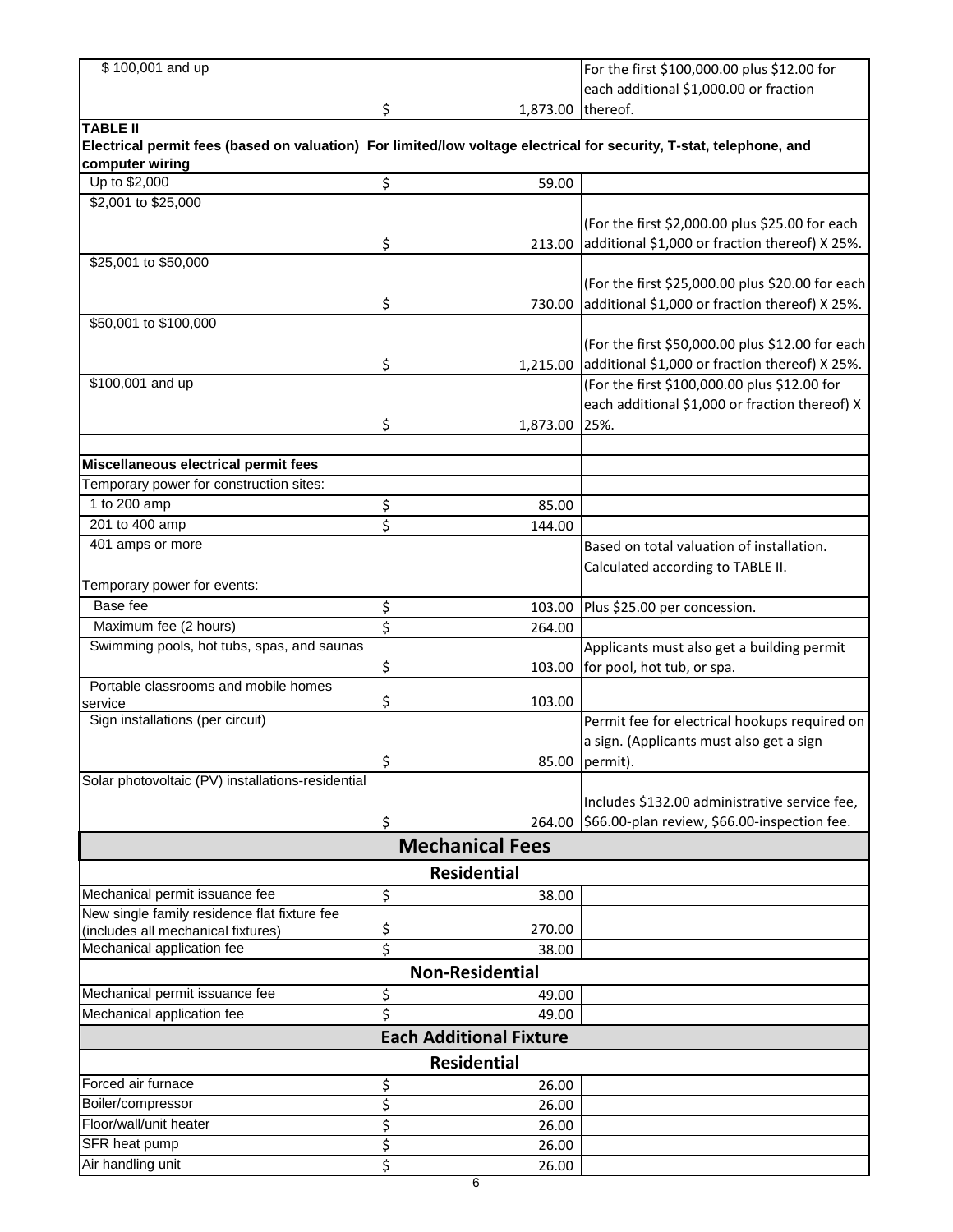| Wood stove/fireplace insert                   | \$                      | 26.00                  |                                         |
|-----------------------------------------------|-------------------------|------------------------|-----------------------------------------|
| Gas oven/cook top (built-in)                  | \$                      | 26.00                  |                                         |
| Barbecue                                      | \$                      | 26.00                  |                                         |
| Pool or spa heater                            | \$                      | 26.00                  |                                         |
| Gas log/log lighters                          | \$                      | 26.00                  |                                         |
| <b>Hydronics</b>                              | \$                      | 26.00                  |                                         |
| Exhaust fan (with duct)                       | \$                      | 13.00                  |                                         |
| Kitchen exhaust fan/whole house fan (with     |                         |                        |                                         |
| duct)                                         | \$                      | 13.00                  |                                         |
| Gas piping (flat fee)                         | \$                      | 38.00                  |                                         |
| Gas water heater                              | \$                      | 38.00                  |                                         |
| Clothes dryer                                 | \$                      | 13.00                  |                                         |
| Miscellaneous appliance vent                  | \$                      | 13.00                  |                                         |
| Duct work only (flat fee)                     | \$                      | 38.00                  |                                         |
| Earthquake valve                              | \$                      | 13.00                  |                                         |
| Other appliances                              | \$                      | 26.00                  |                                         |
| Inspections outside normal work hours (2 hour |                         |                        |                                         |
| minimum)                                      | \$                      | 396.00                 | Plus \$198.00/hour after 2 hours        |
| Re-inspection fees                            | \$                      | 132.00                 | Per hour                                |
| Excessive inspection                          | \$                      | 264.00                 | Per hour                                |
| Inspections with no specific fee              | \$                      | 132.00                 | Per hour                                |
| Plan review fees: Multi-family                |                         |                        | 25% of building permit fee              |
| Additional plan reviews                       | \$                      | 132.00                 | Per hour                                |
|                                               |                         | <b>Non-Residential</b> |                                         |
| Forced air furnace < 160k BTU                 | \$                      | 66.00                  |                                         |
| Forced air furnace > 160k BTU                 | \$                      | 79.00                  |                                         |
| Boiler/compressor/absorption unit up to 15 HP |                         |                        |                                         |
| & up to 500,000 BTUs                          | \$                      | 38.00                  |                                         |
| Boiler/compressor/absorption unit over 15 HP  |                         | 72.00                  |                                         |
| & over 500,000 BTUs<br>Floor/wall/unit heater | \$<br>\$                | 26.00                  |                                         |
| SFR heat pump                                 | \$                      | 26.00                  |                                         |
| Air handling unit                             | \$                      | 26.00                  |                                         |
| Wood stove/fireplace insert                   | \$                      | 26.00                  |                                         |
| Gas oven/cook top (built-in)                  | \$                      | 26.00                  |                                         |
| Barbecue                                      | \$                      | 26.00                  |                                         |
| Pool or Spa heater                            | $\overline{\mathsf{S}}$ | 26.00                  |                                         |
| Gas log/log lighters                          | \$                      | 26.00                  |                                         |
| Hydronics                                     | \$                      | 26.00                  |                                         |
| Exhaust fan (with duct)                       | \$                      | 26.00                  |                                         |
| Residential kitchen exhaust fan/whole house   |                         |                        |                                         |
| fan (with duct)                               | \$                      | 26.00                  |                                         |
| Commercial kitchen exhaust hood               | \$                      | 38.00                  |                                         |
| Gas piping (first 5 outlets)                  | \$                      | 38.00                  |                                         |
| Gas piping (each additional outlet over 5)    |                         |                        |                                         |
|                                               | \$                      | 6.00                   |                                         |
| Gas water heater                              | \$                      | 38.00                  |                                         |
| Clothes dryer                                 | \$                      | 26.00                  |                                         |
| Miscellaneous appliance vent                  | \$                      | 26.00                  |                                         |
| Duct work only (flat fee)                     | \$                      | 38.00                  |                                         |
| Hazardous piping (first 1 thru 4 outlets)     | \$                      | 38.00                  |                                         |
| Hazardous piping (each outlet over 4)         |                         |                        |                                         |
|                                               | \$                      | 6.00                   |                                         |
| Earthquake valve                              | \$                      | 26.00                  |                                         |
| Other appliances                              | \$                      | 38.00                  |                                         |
| Inspections outside normal work hours (2 hour |                         |                        |                                         |
| minimum)                                      | \$                      |                        | 396.00 Plus \$198.00/hour after 2 hours |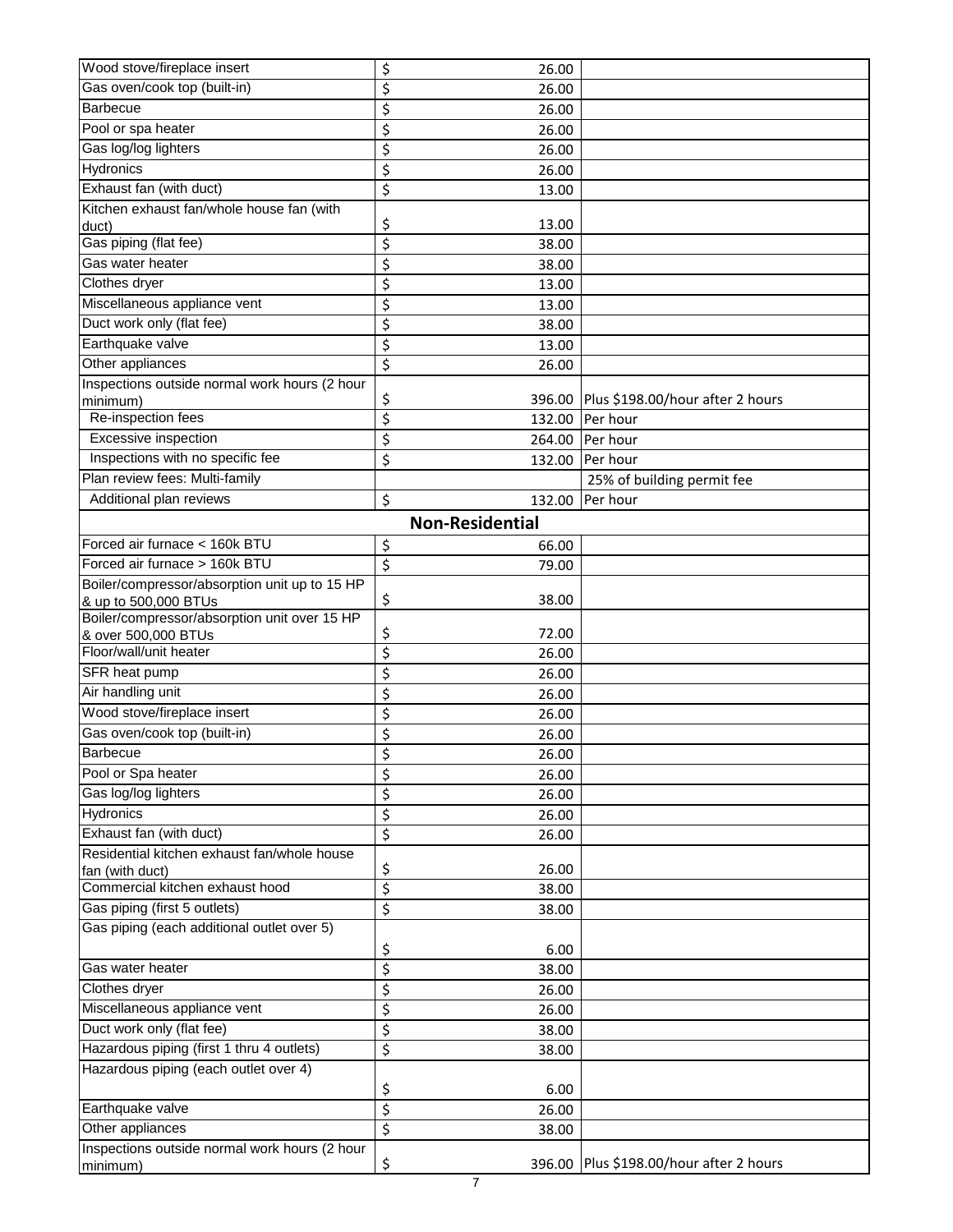| Re-inspection fees                                                               | \$                      | 132.00                         | Per hour                         |
|----------------------------------------------------------------------------------|-------------------------|--------------------------------|----------------------------------|
| Excessive inspection                                                             | \$                      | 264.00                         | Per hour                         |
| Inspections with no specific fee                                                 | \$                      | 132.00                         | Per hour                         |
| Plan review fees                                                                 |                         |                                | 25% of building permit fee       |
| Additional plan reviews                                                          | \$                      | 132.00                         | Per hour                         |
|                                                                                  |                         | <b>Plumbing Fees</b>           |                                  |
|                                                                                  |                         |                                |                                  |
|                                                                                  |                         | <b>Residential</b>             |                                  |
| Plumbing permit issuance fee                                                     | \$                      | 38.00                          |                                  |
| New single family residence flat fixture fee<br>(includes all plumbing fixtures) |                         |                                |                                  |
|                                                                                  | \$                      | 264.00                         | Per hour                         |
| Residential additions and remodels per fixture fee                               |                         |                                |                                  |
| Plumbing application fee                                                         | \$                      | 38.00                          |                                  |
|                                                                                  |                         | <b>Non-Residential</b>         |                                  |
| Plumbing permit issuance fee                                                     | \$                      | 49.00                          |                                  |
| Non-residential per fixture fee                                                  |                         |                                |                                  |
| Plumbing application fee                                                         | \$                      | 49.00                          |                                  |
|                                                                                  |                         | <b>Each Additional Fixture</b> |                                  |
|                                                                                  |                         | <b>Residential</b>             |                                  |
| Backflow preventer (1/2" 2")                                                     | \$                      | 13.00                          |                                  |
| Backflow preventer (3" & larger)                                                 | \$                      | 26.00                          |                                  |
| <b>Bath tub</b>                                                                  | \$                      | 13.00                          |                                  |
| Bathroom sink                                                                    | \$                      | 13.00                          |                                  |
| <b>Bidet</b>                                                                     | \$                      | 13.00                          |                                  |
| Clothes washer                                                                   | \$                      | 13.00                          |                                  |
| Dishwasher                                                                       | \$                      | 13.00                          |                                  |
| Drinking fountain                                                                | \$                      | 13.00                          |                                  |
| Floor drain                                                                      | \$                      | 13.00                          |                                  |
| Hose bib each                                                                    | \$                      | 13.00                          |                                  |
| Hot water heater (electric)                                                      | \$                      | 13.00                          |                                  |
| Ice maker                                                                        | \$                      | 13.00                          |                                  |
| Laundry tub                                                                      | \$                      | 13.00                          |                                  |
| Other plumbing fixtures not listed                                               | \$                      | 13.00                          |                                  |
| Pressure reducing valve                                                          | \$                      | 13.00                          |                                  |
| Roof drain                                                                       | \$                      | 13.00                          |                                  |
| Shower                                                                           | $\overline{\mathsf{S}}$ | 13.00                          |                                  |
| Sink                                                                             | \$                      | 13.00                          |                                  |
| Toilet                                                                           | \$                      | 13.00                          |                                  |
| Urinal                                                                           | \$                      | 13.00                          |                                  |
| Inspections outside normal work hours (2 hour                                    | \$                      | 396.00                         | Plus \$198.00/hour after 2 hours |
| minimum)<br>Re-inspection fees                                                   | \$                      | 132.00                         | Per hour                         |
| Excessive re-inspections                                                         | \$                      | 264.00                         | Per hour                         |
| Inspections with no specific fee                                                 | \$                      | 132.00                         | Per hour                         |
| Plan review fees: Multi-family                                                   |                         |                                | 25% of building permit fee       |
| Additional plan reviews                                                          | \$                      | 132.00                         | Per hour                         |
|                                                                                  |                         | <b>Non-Residential</b>         |                                  |
| Backflow preventer (1/2" 2")                                                     | \$                      | 17.00                          |                                  |
| Backflow preventer (3" & larger))                                                | \$                      | 26.00                          |                                  |
| Bath tub                                                                         | \$                      | 17.00                          |                                  |
| Bathroom sink                                                                    | \$                      | 17.00                          |                                  |
| <b>Bidet</b>                                                                     | \$                      | 17.00                          |                                  |
| Clothes washer                                                                   | \$                      | 17.00                          |                                  |
| Dishwasher                                                                       | \$                      | 17.00                          |                                  |
| Drinking fountain                                                                | \$                      | 17.00                          |                                  |
|                                                                                  |                         | 8                              |                                  |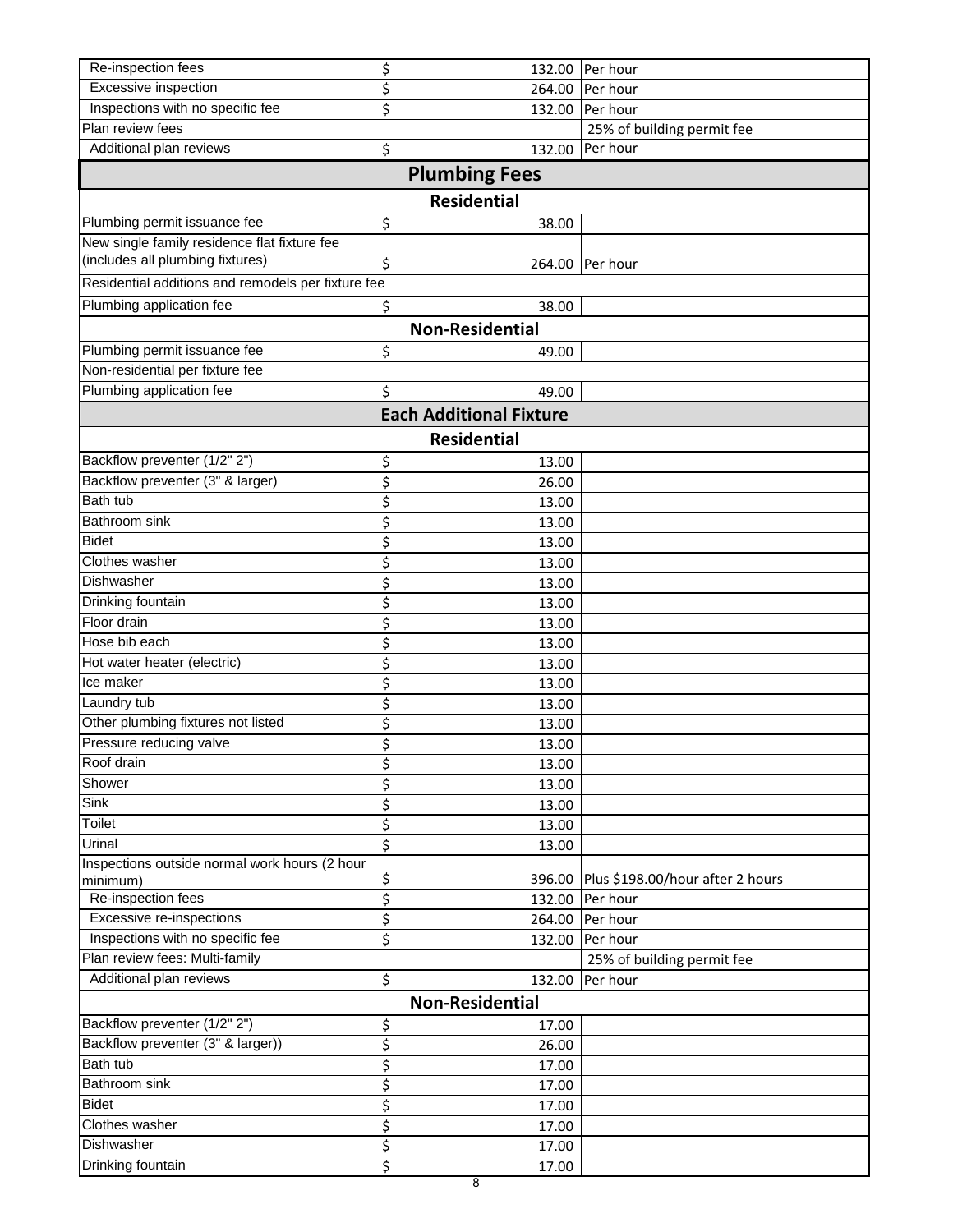| Floor drain                                   | \$<br>26.00                 |                                           |
|-----------------------------------------------|-----------------------------|-------------------------------------------|
| Grease trap                                   | \$<br>26.00                 |                                           |
| Hose bib each                                 | \$<br>17.00                 |                                           |
| Hot water heater (electric)                   | \$<br>17.00                 |                                           |
| Ice maker                                     | \$<br>26.00                 |                                           |
| Laundry tub                                   | \$<br>17.00                 |                                           |
| Other plumbing fixtures not listed            | \$<br>17.00                 |                                           |
| Pressure reducing valve                       | \$<br>17.00                 |                                           |
| Roof drain                                    | \$<br>17.00                 |                                           |
| Shower                                        | \$<br>17.00                 |                                           |
| Sink                                          | \$<br>26.00                 |                                           |
| <b>Toilet</b>                                 | \$<br>17.00                 |                                           |
| Urinal                                        | \$                          |                                           |
| Inspections outside normal work hours (2 hour | 17.00                       |                                           |
| minimum)                                      | \$<br>396.00                | Plus \$198.00/hour after 2 hours          |
| Re-inspection fees                            | \$<br>132.00                | Per hour                                  |
| Excessive re-inspections                      | \$<br>264.00                | Per hour                                  |
| Inspections with no specific fee              | \$<br>132.00                | Per hour                                  |
| Plan review fees                              |                             | 25% of building permit fee                |
| Additional plan reviews                       | \$<br>132.00                | Per hour                                  |
|                                               |                             |                                           |
|                                               | <b>Parks and Recreation</b> |                                           |
| <b>Athletic fields</b>                        |                             |                                           |
| Natural turf fields                           |                             |                                           |
| Youth                                         | \$<br>17.00                 | Per hour                                  |
| Adult                                         | \$<br>30.00                 | Per hour                                  |
| Field preparation                             | \$<br>40.00                 |                                           |
| Synthetic sports fields                       |                             |                                           |
| Youth                                         | \$<br>60.00                 | Per hour                                  |
| Adult                                         | \$<br>90.00                 | Per hour                                  |
| <b>Field lights</b>                           | \$<br>20.00                 | Per hour                                  |
| <b>Picnic shelters</b>                        |                             |                                           |
| Tier 1 rates                                  |                             |                                           |
| Half-day                                      | \$<br>110.00                |                                           |
| Full-day                                      | \$<br>165.00                |                                           |
| l ier II rates                                |                             |                                           |
| Half-day                                      | 88.00                       |                                           |
| Full-day                                      | \$                          |                                           |
| <b>Beaver Lake Lodge</b>                      | \$<br>132.00                |                                           |
| Weekday                                       |                             |                                           |
|                                               | \$<br>50.00                 | Per hour                                  |
| Weekend                                       | \$<br>140.00                | Per hour                                  |
| Damage deposit                                | \$<br>500.00                |                                           |
| <b>Beaver Lake Pavilion</b>                   |                             |                                           |
| Weekday                                       | \$<br>22.00                 | Per hour                                  |
| Weekend                                       | \$<br>33.00                 | Per hour                                  |
| Damage deposit                                | \$<br>250.00                |                                           |
| Last-minute booking discount - 2 months       |                             |                                           |
| advance<br><b>Miscellaneous fees</b>          |                             | Up to 25% off                             |
|                                               |                             |                                           |
| Event fees (negotiated)                       |                             | \$100 to \$5,000                          |
| Concession permit-park facilities & fields    |                             | 10% of gross receipts                     |
| <b>Banner</b> permit<br>One-sided banner      |                             |                                           |
|                                               | \$<br>180.00                |                                           |
| Two-sided banner                              | \$<br>360.00                |                                           |
| Memorial park bench fee                       |                             | \$2,000 to \$2,500 depending on the bench |
|                                               |                             | selection.                                |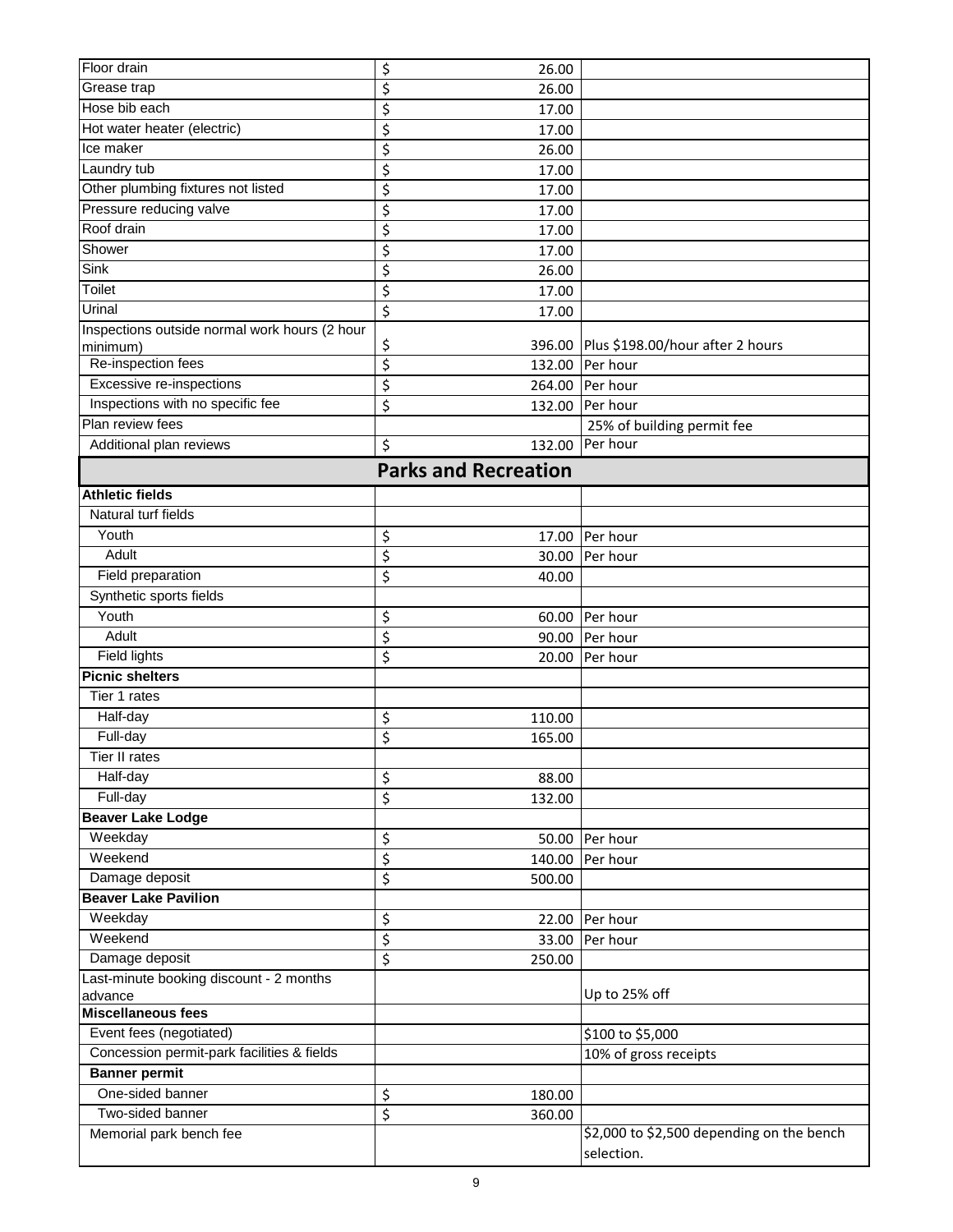| <b>Planning</b>                                                                                                    |                  |                              |                                                        |  |
|--------------------------------------------------------------------------------------------------------------------|------------------|------------------------------|--------------------------------------------------------|--|
| The listed fees are initial deposit amounts based on an hourly rate of \$132.00. If the initial deposits have been |                  |                              |                                                        |  |
| expended before the project is completed, an additional deposit will be required in the amount estimated by the    |                  |                              |                                                        |  |
| Community Development Department rounded to the nearest 10 hour increment.                                         |                  |                              |                                                        |  |
| NOTE: Deposits in the fee schedule are separated by department for informational purposes only.                    |                  |                              |                                                        |  |
| Policy planning amendments (+ EIS if                                                                               |                  |                              | Plus \$132.00 per hour after the first 15              |  |
| applicable)                                                                                                        | \$               | 1,980.00                     | hours.                                                 |  |
| Conditional use permits compliance                                                                                 | \$               | 132.00                       | Per hour.                                              |  |
| <b>Consultant services</b>                                                                                         |                  |                              | Actual cost of service.                                |  |
| Legal review fee                                                                                                   |                  |                              | Actual cost of service.                                |  |
| <b>Critical areas</b>                                                                                              |                  |                              |                                                        |  |
| <b>Basic review</b>                                                                                                | \$               | 396.00                       |                                                        |  |
| Complex review: residential                                                                                        |                  |                              |                                                        |  |
|                                                                                                                    | \$               |                              | 660.00 Plus \$132.00 per hour after the first 5 hours. |  |
| Complex review: Non- residential                                                                                   |                  |                              |                                                        |  |
|                                                                                                                    | \$               |                              | 924.00 Plus \$132.00 per hour after the first 7 hours. |  |
| <b>RUE</b> critical areas                                                                                          | \$               | 1,320.00                     | Plus \$132.00 per hour                                 |  |
| Inspection monitoring                                                                                              | \$               | 132.00                       | Per hour.                                              |  |
| Current use assessment review (public benefit rating system)                                                       |                  |                              |                                                        |  |
| Farm & agricultural land classification                                                                            | \$               | 165.00                       |                                                        |  |
| Open space & timber less than 20 acres                                                                             | $\overline{\xi}$ | 227.00                       |                                                        |  |
| Open space and timber greatert than 20                                                                             |                  |                              |                                                        |  |
| acres                                                                                                              | \$               | 439.00                       |                                                        |  |
| Environmental checklist review                                                                                     |                  |                              |                                                        |  |
|                                                                                                                    | \$               |                              | 660.00 Plus \$132.00 per hour after the first 5 hours. |  |
| Environmental impact statement preparation                                                                         |                  |                              |                                                        |  |
|                                                                                                                    | \$               | $\qquad \qquad \blacksquare$ | Actual cost.                                           |  |
| Zoning variances & public agency/utility<br>exceptions (deposit)                                                   |                  |                              | Plus \$132.00 per hour after the first 15              |  |
|                                                                                                                    | \$               | 1,950.00                     | hours.                                                 |  |
| Unified Zoning Development Plan (UZDP)                                                                             | \$               | 5,280.00                     |                                                        |  |
| preliminary review<br>Deposit                                                                                      |                  |                              |                                                        |  |
|                                                                                                                    |                  |                              | Equal to estimated cost (to be determined by           |  |
|                                                                                                                    |                  |                              | the Community Dev. Director)                           |  |
| Legal notice-publication & mailing                                                                                 |                  |                              |                                                        |  |
| Type 2                                                                                                             | \$               | 282.00                       |                                                        |  |
| Type 3 & 4                                                                                                         | \$               | 569.00                       |                                                        |  |
| Type 2 (UZDP only)                                                                                                 | \$               | 569.00                       |                                                        |  |
| Legal notice posting                                                                                               |                  |                              | Actual cost                                            |  |
| Partial development: Pre-issuance construction authorization                                                       |                  |                              |                                                        |  |
| Inspection fee                                                                                                     | \$               | 1,026.00                     | Plus \$132.00 per hour                                 |  |
| Boundary line adjustment review                                                                                    | \$               | 528.00                       | Plus \$132.00 per hour                                 |  |
| <b>Pre-Development Services</b>                                                                                    | \$               | 594.00                       | Plus \$132.00 per hour > 4.5 hours.                    |  |
| Pre-Application Conference & counter service                                                                       |                  |                              |                                                        |  |
| intake fees (Type 1-4)                                                                                             | \$               |                              | 660.00 Plus \$132.00 per hour > 5 hours.               |  |
| Pre-Application Conference & counter service-                                                                      |                  |                              |                                                        |  |
| intake fees (UZDP)                                                                                                 | \$               |                              | 2,640.00 Plus \$132.00 per hour > 20 hours.            |  |
| Pre-application & cCounter service intake                                                                          |                  |                              |                                                        |  |
| Type 1                                                                                                             | \$               |                              | 132.00 Plus \$132.00 per hour > 1 hour                 |  |
| Type 2                                                                                                             | \$               |                              | 264.00 Plus \$132.00 per hour > 2 hours                |  |
| Type 3                                                                                                             | \$               | 396.00                       | Plus \$132.00 per hour > 3 hours                       |  |
| Type 4                                                                                                             | \$               | 528.00                       | Plus \$132.00 per hour > 4 hours                       |  |
| Type 2 (UZDP only)                                                                                                 |                  |                              |                                                        |  |
| Post development monitoring/inspections                                                                            | \$               |                              | 132.00 Per hour.                                       |  |
| Shoreline substantial development                                                                                  | \$               | 3,300.00                     | Plus \$132.00 per hour                                 |  |
| Shoreline conditional use review                                                                                   | \$               |                              | 3,300.00 Plus \$132.00 per hour                        |  |
|                                                                                                                    |                  | 10                           |                                                        |  |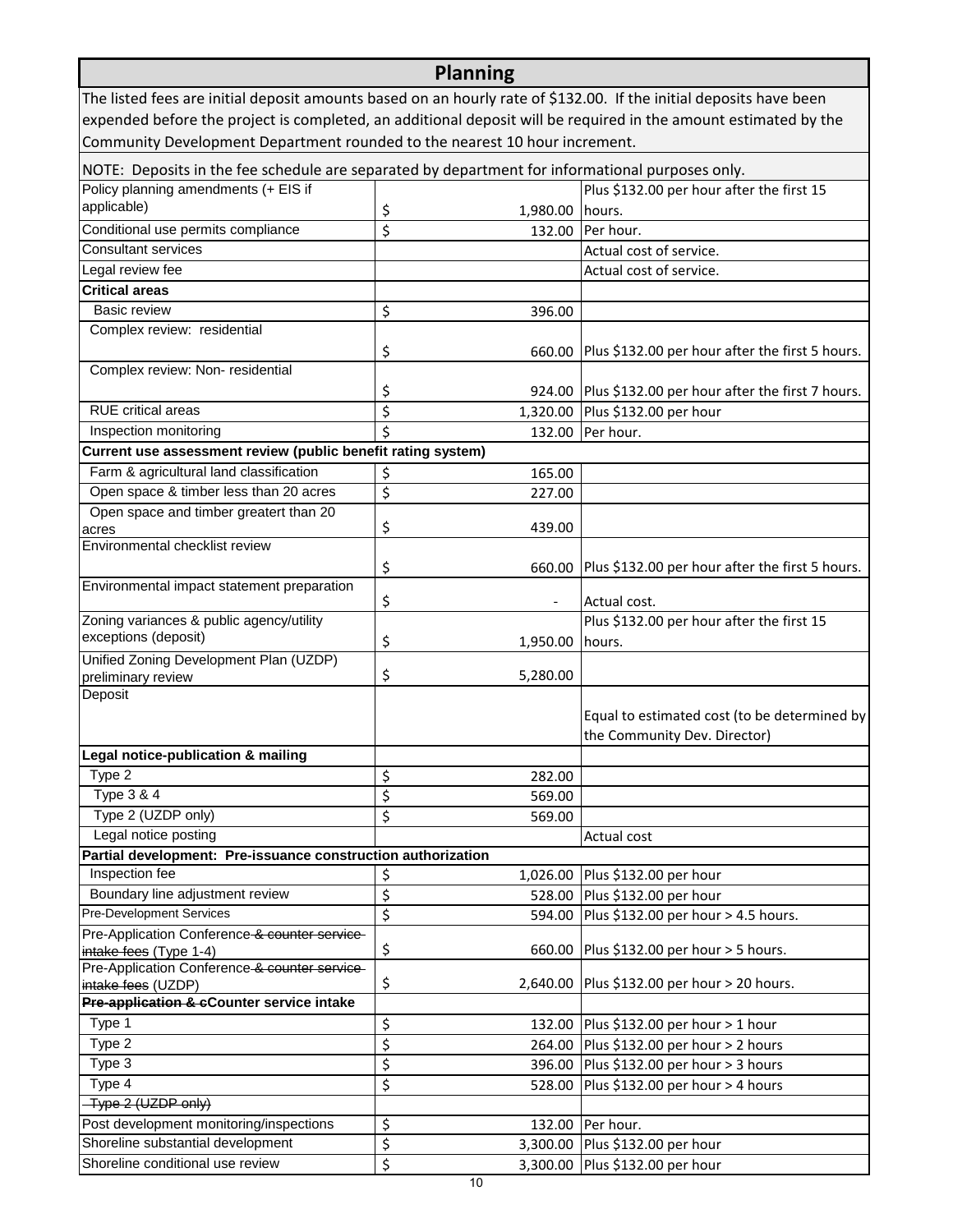| Shoreline variance                                                    | \$                            | 3,300.00 Plus \$132.00 per hour        |
|-----------------------------------------------------------------------|-------------------------------|----------------------------------------|
| Separate lot recognitions & subdivision                               |                               |                                        |
| exemptions                                                            | \$<br>132.00                  |                                        |
| Recorded building envelope modifications                              | \$<br>660.00                  |                                        |
| Name change                                                           | \$<br>264.00                  |                                        |
| Site specific zone reclassifications (Re-zone)                        |                               |                                        |
| Application fee                                                       | \$<br>1,980.00                | Plus \$132.00 per hour                 |
| Shoreline exemption letter                                            | \$<br>132.00                  |                                        |
| <b>Subdivision/preliminary plat</b>                                   |                               |                                        |
| Preliminary review fee                                                | \$                            | 5,280.00 Plus \$132.00 per hour        |
| Per lot fee                                                           |                               |                                        |
| 10-20 lots                                                            | \$<br>198.00                  | Per lot                                |
| 21-50 lots                                                            | \$<br>132.00 Per lot          |                                        |
| $51 +$ lots                                                           | \$<br>66.00                   | Per lot                                |
| Short subdivision                                                     |                               |                                        |
| Preliminary review fee                                                | \$                            | 3,306.00 Plus \$132.00 per hour        |
| Final review fee                                                      | \$                            | 1,320.00 Plus \$132.00 per hour        |
| Zoning application review                                             | \$                            |                                        |
| Application fee                                                       | \$                            | 1,980.00 Plus \$132.00 per hour        |
| Binding site plan                                                     | \$                            | 1,980.00 Plus \$132.00 per hour        |
| Commercial site development                                           | \$                            | 1,980.00 Plus \$132.00 per hour        |
| Variance                                                              | \$<br>1,980.00                | Plus \$132.00 per hour                 |
| Conditional use permits compliance                                    | \$<br>1,980.00                | Plus \$132.00 per hour                 |
| Temporary use permit                                                  | \$<br>1,320.00                |                                        |
| Affidavit of minor correction                                         | \$                            |                                        |
| Plat alteration or revision                                           | \$                            | 5,280.00 Plus \$132.00 per hour        |
| Minor plat alteration                                                 | \$<br>3,300.00                | Plus \$132.00 per hour                 |
| Wireless communication facility review                                | \$<br>396.00                  |                                        |
| Bond review fee                                                       | \$                            | 3,300.00 Plus \$132.00 per hour        |
| Bond review fee-requiring monitoring                                  | \$<br>3,300.00                | Plus \$132.00 per hour                 |
| Bond inspection monitoring                                            | \$<br>660.00                  |                                        |
| Review, not otherwise listed<br>$(1/2$ hour                           |                               |                                        |
| minimum)                                                              | \$                            | 132.00 Per hour                        |
|                                                                       | <b>Clear and Grade Permit</b> |                                        |
| <b>Volume of Earth</b>                                                |                               |                                        |
| 101 to 1,000 cubic yards                                              | \$<br>264.00                  | Plus \$132.00 per hour                 |
| 1,001 to 10,000 cubic yards                                           | \$<br>396.00                  | Plus \$132.00 per hour                 |
| 10,001 to 100,000 cubic yards                                         | \$<br>528.00                  | Plus \$132.00 per hour                 |
| 100,001 or more cubic yards                                           | \$<br>660.00                  | Plus \$132.00 per hour                 |
| Clear and grade review                                                | \$<br>132.00                  | Plus \$132.00 per hour                 |
| Early clear and grade review                                          | \$<br>2,640.00                |                                        |
| Re-inspection fee-excess inspection caused by                         |                               |                                        |
| the contractor                                                        | \$<br>132.00                  | Per hour (minimim 1 hour)              |
| Work performed without a permit                                       |                               | Double the permit fee                  |
| Tree removal: 3 or less                                               |                               | No charge                              |
| Tree removal -OTC permit                                              | \$<br>66.00                   |                                        |
| Tree removal requiring additional review                              | \$<br>132.00                  | Per hour                               |
| <b>Code Enforcement Penalties (per Civil Penalties in SMC 23.100)</b> |                               |                                        |
| Infraction                                                            |                               | Up to \$500                            |
| Stop work order                                                       |                               | Up to \$500                            |
| Noncompliance                                                         |                               |                                        |
| 1 to 15 days                                                          | \$<br>100.00                  | Per day                                |
| 16 to 31 days                                                         | \$<br>250.00                  | Per day                                |
| $31 + days$                                                           |                               | Up to \$500 per day (\$50,000 maximum) |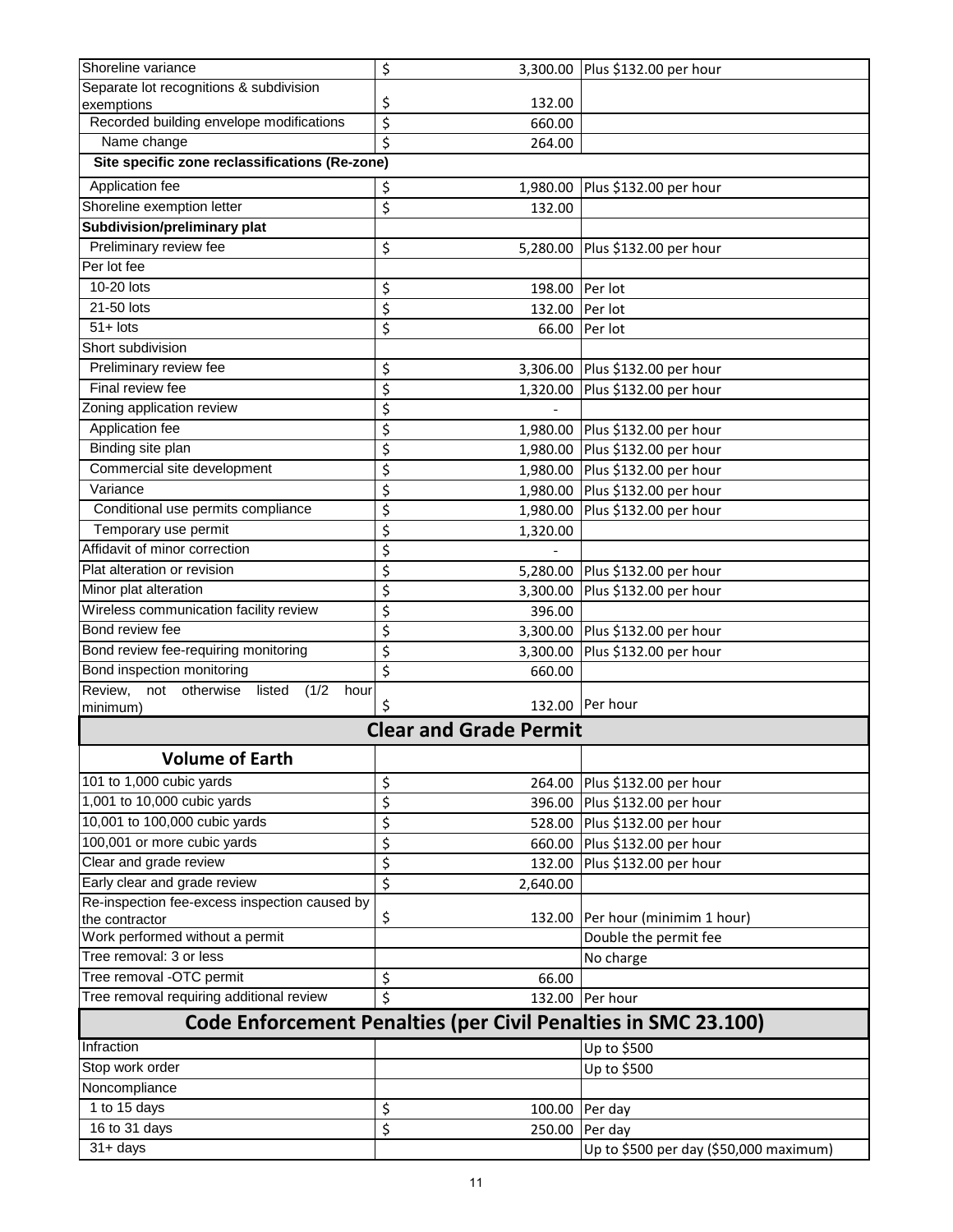| Environment damage/critical areas violations                                                                                  |    |                                                | Up to \$25,000 plus the cost of restoration.  |
|-------------------------------------------------------------------------------------------------------------------------------|----|------------------------------------------------|-----------------------------------------------|
| Unlawful tree removal or damage                                                                                               |    |                                                | \$1,500 per inch of diameter at breast height |
|                                                                                                                               |    |                                                | of tree removed or damaged.                   |
|                                                                                                                               |    | <b>Plat/Short Plat Site Development Permit</b> |                                               |
| Short subdivision                                                                                                             |    |                                                |                                               |
| Preliminary review fee                                                                                                        | \$ | 660.00                                         |                                               |
| Subdivisions                                                                                                                  |    |                                                |                                               |
| Preliminary review fee                                                                                                        |    |                                                |                                               |
| 10 to 20 lots                                                                                                                 | \$ | 99.00                                          | Per lot                                       |
| 21 to 50 lots                                                                                                                 | \$ | 63.00                                          | Per lot                                       |
| $51 +$ lots                                                                                                                   | \$ | 63.00                                          | Per lot                                       |
| All others                                                                                                                    | \$ | 1,320.00                                       |                                               |
|                                                                                                                               |    | <b>Public Works</b>                            |                                               |
| The listed fees are initial deposit amounts based on an hourly rate of \$132.00. If the initial deposits have been            |    |                                                |                                               |
| expended before the project is completed, an additional deposit will be required in the amount estimated by the               |    |                                                |                                               |
| Public Works Department rounded to the nearest 10 hour increment.                                                             |    |                                                |                                               |
| NOTE: Deposits in the fee schedule are separated by department for informational purposes only.                               |    |                                                |                                               |
| <b>Consultant services</b>                                                                                                    |    |                                                | Actual cost of service.                       |
| Legal review fee                                                                                                              |    |                                                | Actual cost of service.                       |
| Concurrency test administrative fee                                                                                           | \$ | 132.00                                         |                                               |
| Concurrency test/exemption fee                                                                                                |    |                                                |                                               |
| Single family house individual test fee                                                                                       | \$ | 4,932.00                                       |                                               |
| Single family house, prorated when run in a                                                                                   |    |                                                |                                               |
| batch of 10 or more per SMC 14A.10.040(1)(a)                                                                                  |    |                                                |                                               |
|                                                                                                                               | \$ | 612.00                                         |                                               |
| Short plat up to 9 lots                                                                                                       | \$ | 5,064.00                                       |                                               |
| Plats of 10 or more lots                                                                                                      | \$ | 5,328.00                                       |                                               |
| Towncenter projects                                                                                                           | \$ | 5,592.00                                       |                                               |
| All others                                                                                                                    | \$ | 5,064.00                                       |                                               |
| Independent fee calculation review                                                                                            |    |                                                | Actual cost/\$1,056.00 minimum                |
| Processing fee for informational analysis for                                                                                 |    |                                                |                                               |
| concurrency                                                                                                                   |    |                                                | Same rate structure as concurrency test fees  |
| Right of way permits (SMC 14.30)                                                                                              |    |                                                |                                               |
| Type A - special use permit                                                                                                   |    |                                                | No charge                                     |
| Type B - construction permit: Valuation of<br>work $< $5,000$                                                                 | \$ | 132.00                                         | Up front deposit required                     |
| Type B - construction permit: Valuation of                                                                                    |    |                                                | Plus \$132.00 per hour. Upfront deposit       |
| work equal to or greater than \$5,000                                                                                         | \$ | 528.00                                         | required.                                     |
| Type C - utility permit                                                                                                       | \$ | 528.00                                         | Plus \$132.00 per hour                        |
| Type D - lease permit                                                                                                         |    |                                                | Plus \$132.00 per hour. Upfront deposit       |
|                                                                                                                               | \$ | 528.00                                         | required + lease payment.                     |
| Street vacation review fee                                                                                                    |    |                                                | Plus \$132.00 per hour. Upfront deposit       |
|                                                                                                                               | \$ | 1,056.00                                       | required.                                     |
| Right of way inspection fee                                                                                                   | \$ | 132.00                                         | Per hour                                      |
| Clear & grade stormwater field review fee                                                                                     | \$ | 132.00                                         | Per hour                                      |
| Deposit                                                                                                                       |    |                                                | Equal to estimated cost (to be determined by  |
|                                                                                                                               |    |                                                | the City Engineer)                            |
|                                                                                                                               |    | <b>Stormwater Rates</b>                        |                                               |
| Stormwater rates                                                                                                              |    |                                                |                                               |
| Residential                                                                                                                   | \$ | 319.00                                         |                                               |
| Non-residential                                                                                                               | Ś  | 319.00                                         | Per equivalent service unit (ESU)             |
| One equivalent service unit (ESU) is equal to 3,500 square feet of impervious surface.                                        |    |                                                |                                               |
| The City Council approved a change in the non-residential rate structure effective on January 1, 2019 to a flat rate per ESU. |    |                                                |                                               |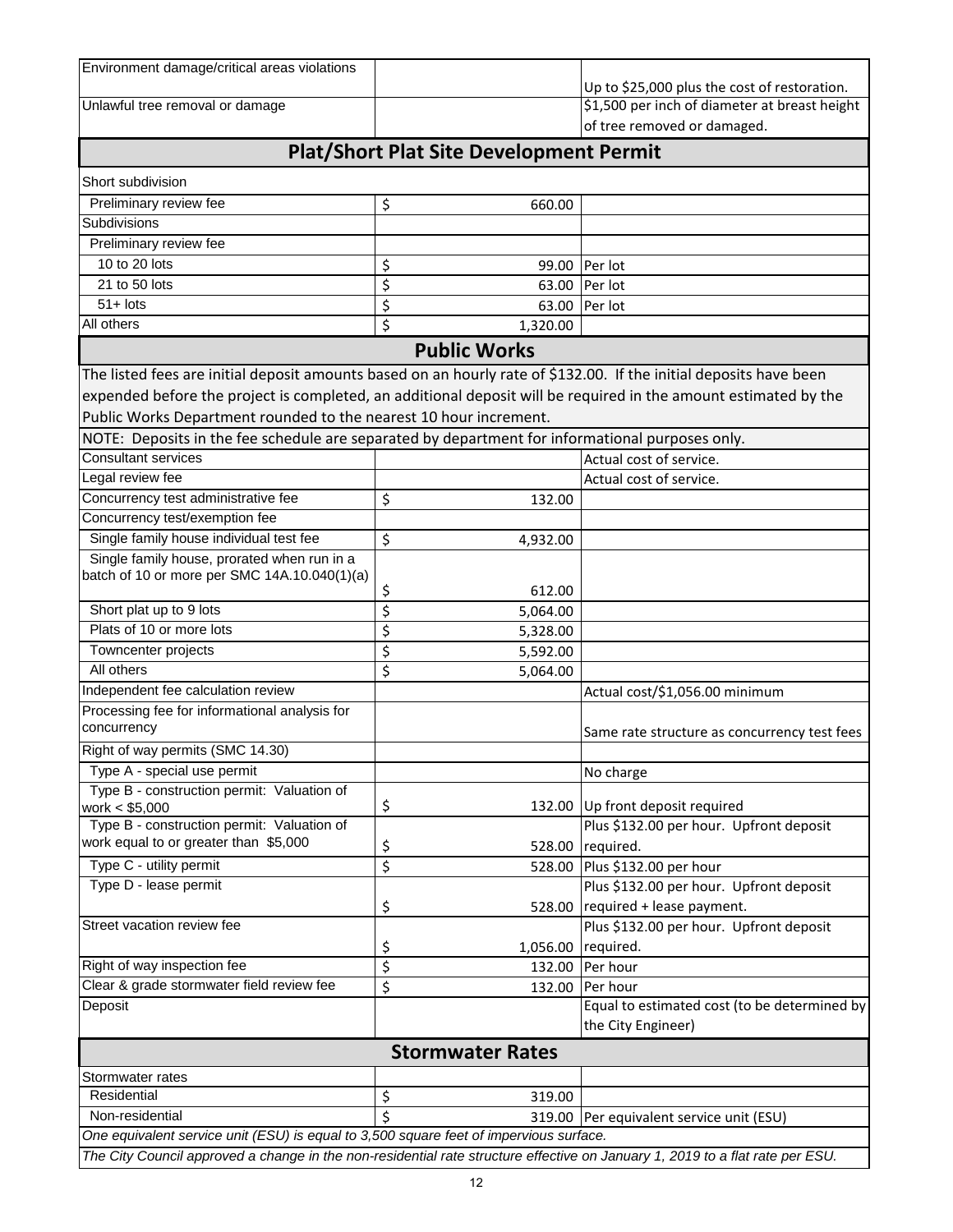| Surface Water Development Charge (Per SMC 13.15)                          |                                |                                              |  |  |
|---------------------------------------------------------------------------|--------------------------------|----------------------------------------------|--|--|
| New residential dwelling unit or commercial                               |                                |                                              |  |  |
| building with up to 2,500 square feet of                                  |                                |                                              |  |  |
| impervious coverage                                                       | \$<br>2,085.00                 |                                              |  |  |
| Each additional 250 square feet of impervious                             |                                |                                              |  |  |
| coverage over 2,500 square feet                                           | \$<br>208.50                   |                                              |  |  |
| Other structures or additions of up to 250                                |                                |                                              |  |  |
| square feet of impervious coverage requiring a                            |                                | Plus \$208.50 for each additional 250 square |  |  |
| building permit                                                           | \$<br>208.50                   | <b>feet</b>                                  |  |  |
| Surface water retention locks                                             | \$<br>32.00                    | Plus tax                                     |  |  |
| <b>Wireless Facilities</b>                                                |                                |                                              |  |  |
| Fees for site-specific wireless facility right-of-way agreements          |                                |                                              |  |  |
| Separate support structure (such as monopole                              |                                |                                              |  |  |
| or lattice) used solely for wireless antenna, with                        |                                |                                              |  |  |
| antenna/receiver transmitter and/or equipment                             |                                |                                              |  |  |
| cabinet                                                                   | Ş                              | 1,425.85 Per month                           |  |  |
| Antenna/receiver transmitter on an existing                               | \$<br>1,140.47                 | Per month                                    |  |  |
| pole and equipment cabinet<br>Antenna/receiver transmitter on an existing |                                |                                              |  |  |
| pole or replacement pole or equipment cabinet,                            |                                |                                              |  |  |
| but not both                                                              | \$<br>997.25                   | Per month                                    |  |  |
|                                                                           | <b>Engineering Review Fees</b> |                                              |  |  |
| Review, not otherwise listed (1/2 hour                                    |                                |                                              |  |  |
| minimum)                                                                  | \$<br>132.00                   | Per hour.                                    |  |  |
| Short plat preliminary plat                                               | \$<br>2,640.00                 | Plus \$132.00 per hour                       |  |  |
| Subdivision/preliminary plat                                              | \$<br>5,280.00                 | Plus \$132.00 per hour                       |  |  |
| Per lot fee                                                               |                                |                                              |  |  |
| 10 - 20 lots                                                              | \$<br>229.00                   | Per lot                                      |  |  |
| 21 - 50 lots                                                              | \$<br>199.00                   | Per lot                                      |  |  |
| $51 +$ lots                                                               | \$<br>165.00                   | Per lot                                      |  |  |
| Final plat/final short plat review                                        | \$<br>2,360.00                 |                                              |  |  |
| Reasonable use exception                                                  | \$<br>1,320.00                 |                                              |  |  |
| Boundary line adjustment                                                  | \$<br>1,320.00                 |                                              |  |  |
| Plat alteration                                                           | \$<br>1,320.00                 |                                              |  |  |
| Shoreline substantial development                                         | \$<br>1,320.00                 |                                              |  |  |
| Shoreline conditional use                                                 | ¢<br>1,320.00                  |                                              |  |  |
| Affidavits of minor correction                                            | \$<br>5,280.00                 |                                              |  |  |
| Commercial site development                                               | \$<br>5,280.00                 |                                              |  |  |
| Conditonal use permit                                                     | \$<br>5,280.00                 |                                              |  |  |
| Unified Zoning Development Plan (UZDP)                                    |                                |                                              |  |  |
| engineering review                                                        | \$<br>5,280.00                 |                                              |  |  |
| <b>Plat/Short Plat Site Development Permit</b>                            |                                |                                              |  |  |
| Early clear and grade inspection                                          | \$<br>2,640.00                 |                                              |  |  |
| Review fees (due at submittal)                                            |                                |                                              |  |  |
| Short subdivision                                                         | \$<br>2,640.00                 |                                              |  |  |
| Subdivision                                                               | \$<br>2,640.00                 |                                              |  |  |
| Per lot fee                                                               | \$                             |                                              |  |  |
| 10 - 20 lots                                                              | \$<br>229.00                   | Per lot                                      |  |  |
| 21 to 50 lots                                                             | \$<br>199.00                   | Per lot                                      |  |  |
| $51 +$ lots                                                               | \$<br>165.00                   | Per lot                                      |  |  |
| All others - review                                                       | \$<br>2,640.00                 |                                              |  |  |
| Inspections (due at issuance)                                             | \$                             |                                              |  |  |
| Short subdivision                                                         | \$                             | 10,560.00 Plus \$132.00 per hour             |  |  |
| Subdivision                                                               | \$<br>10,560.00                | Plus \$132.00 per hour                       |  |  |
| Per lot fee                                                               | \$                             |                                              |  |  |
| 10 - 20 lots                                                              | \$<br>528.00                   | Per lot                                      |  |  |
|                                                                           |                                |                                              |  |  |